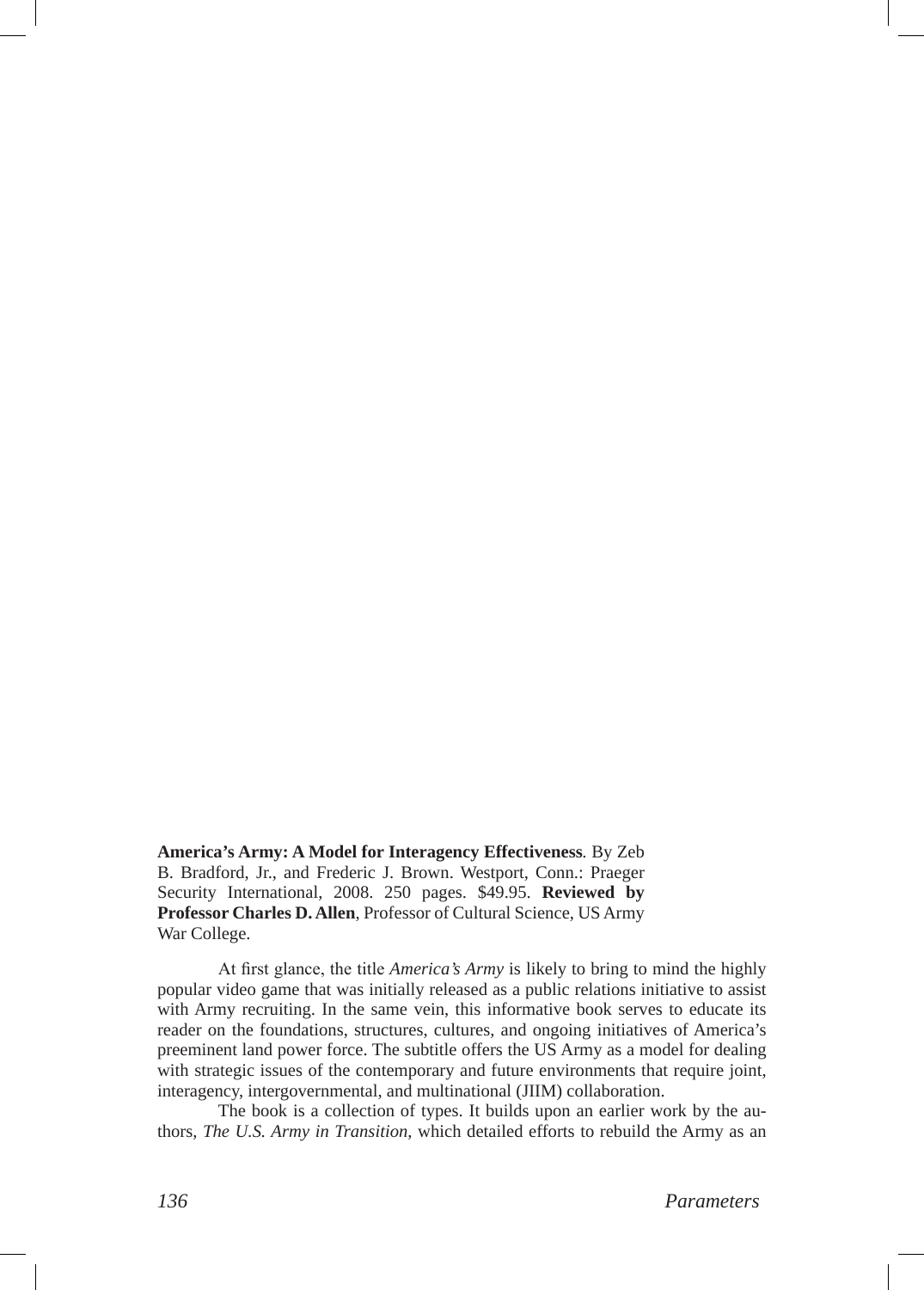all-volunteer force after the Vietnam War. This work lays out the history of the Army after the end of the Cold War and its transition into the twenty-first century. Brigadier General (Ret.) Bradford and Lieutenant General (Ret.) Brown are well-connected and in the know—it is obvious they are heavily engaged with senior levels of national defense policy and Army leadership. General Bradford is a former Military Fellow to the Council on Foreign Relations, and General Brown is a senior mentor to US European Command. The book also serves as a primer on the national security policy process as it lays out the top-level documents from the *US National Security Strategy* to *The Army Plan* and *The Army Game Plan* for executing its strategic responsibilities. A well-organized work, it begins with a strategic review of the global environment, provides an assessment of existent defense policy and strategies, then details the efforts of the Army to fulfill its mission to "fight and win the nation's wars."

The book has an explicitly stated purpose beyond showcasing the Army as the model "learning organization." The authors deride the lack of grand strategy for our nation and the default overreliance on the Army as a substitute for the prudent development of capable agencies to exert the diplomatic, informational, and economic elements of national power. They contend that "America's Army as an instrument of policy . . . has been held hostage to dysfunctional planning and execution within the government." The book uses the word "inept" several times in referring to civilian political leadership and that of senior policy and defense officials. The gauntlet is thrown squarely in their faces with sections titled "Strategic Misemployment" and "Mismanagement" of national defense in general and of the Army in particular. In light of those assertions, the authors are unabashed champions for the Army as it has evolved to deal with the challenges and obligations of the new century. Generals Bradford and Brown reinforce their observations that the Army is overused, underresourced (budget), and undersized.

The middle set of chapters provides insight into the Army of today by detailing its demographics, citing how the Army is reflective of American society, and ahead of it in inclusiveness and development of diversity. The authors offer *The Army Plan* and *The Army Game Plan* as paragons of strategic documents for the force. Army uniformed professionals will be familiar with the Doctrine, Organization, Training, Materiel, Leader Development, Personnel, and Facilities (DOTMLPF) framework to execute strategic imperatives. Generals Bradford and Brown provide succinct examples of how the DOTMLPF framework may be useful for other agencies of the executive branch following the Army's lead.

The book, while interjecting JIIM in every chapter, rarely addresses the joint nature of military operations, an aspect which will not endear this work to the sister services. While it chronicles the rationale and efforts put forth to meet the challenges faced by the Army, critical assessment of the Army is not presented. We have experienced difficulties with the Army Force Generation model to meet the requirements for brigade combat teams and enabling support units for operational missions. Likewise, the modernization (read: Transformation) efforts of the Army embodied in the Future Combat System (FCS) have long been under scrutiny, and a recent decision by Secretary of Defense Gates has cancelled the FCS program in favor of individual, integrated acquisition efforts. DOTMLPF has been challenged as a set of processes that has been too slow to meet the exigencies of contemporary operations. Recent efforts of Business Process Reengineering and now Enterprise Management seek to redress those charges.

Unique offerings are found in the chapter on "Team of Leaders" which is part of a project that General Brown developed for European Command. Included in that